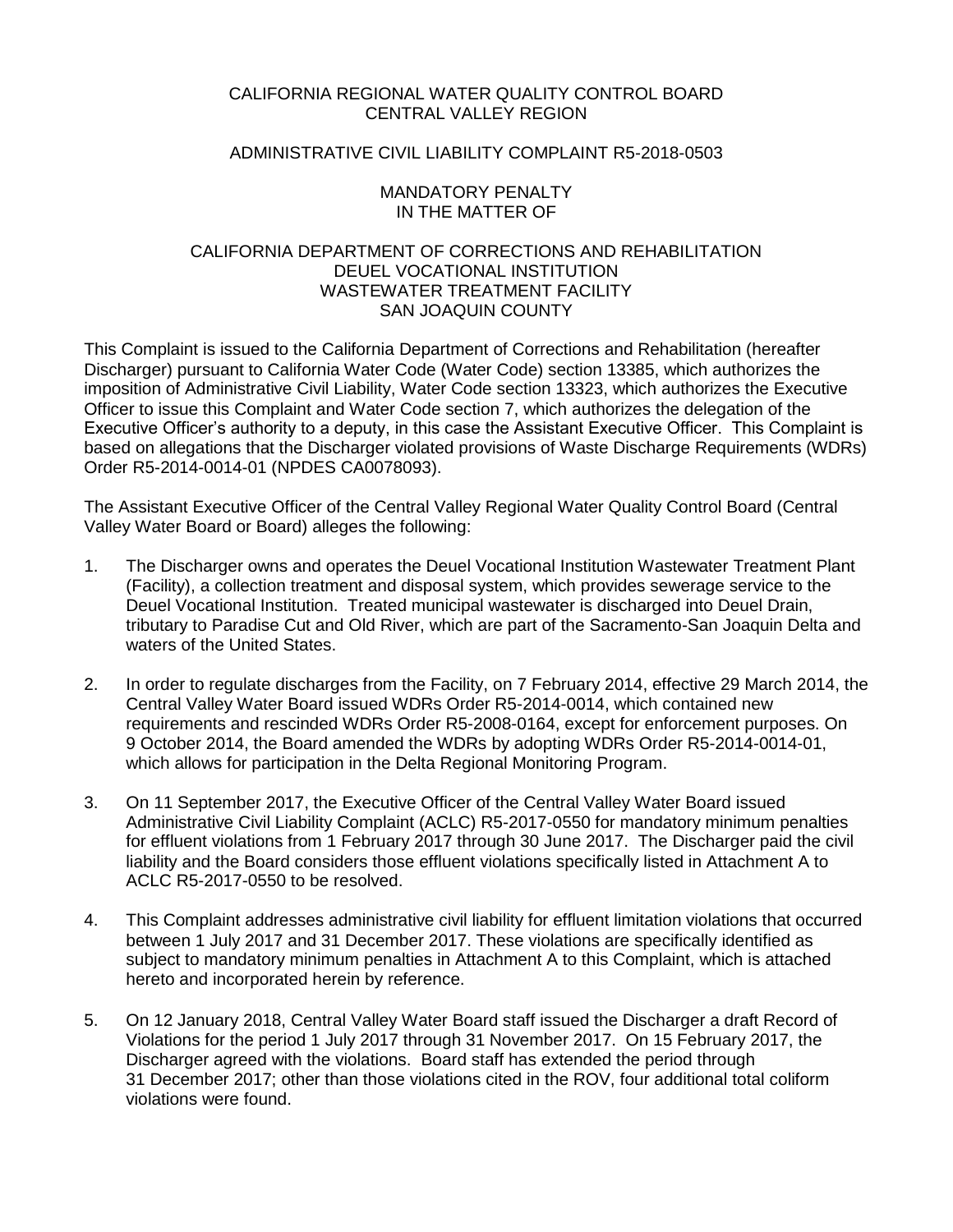6. Water Code section 13385(h) and (i) require assessment of mandatory penalties and state, in part, the following:

Water Code section 13385(h)(1) states:

Notwithstanding any other provision of this division, and except as provided in subdivisions  $(i)$ ,  $(k)$ , and  $(l)$ , a mandatory minimum penalty of three thousand dollars (\$3,000) shall be assessed for each serious violation.

Water Code section 13385 (h)(2) states:

For the purposes of this section, a "serious violation" means any waste discharge that violates the effluent limitations contained in the applicable waste discharge requirements for a Group II pollutant, as specified in Appendix A to Section 123.45 of Title 40 of the Code of Federal Regulations, by 20 percent or more or for a Group I pollutant, as specified in Appendix A to Section 123.45 of Title 40 of the Code of Federal Regulations, by 40 percent or more.

Water Code section 13385 subdivision (i)(1) states, in part:

Notwithstanding any other provision of this division, and except as provided in subdivisions  $(i)$ ,  $(k)$ , and  $(l)$ , a mandatory minimum penalty of three thousand dollars (\$3,000) shall be assessed for each violation whenever the person does any of the following four or more times in any period of six consecutive months, except that the requirement to assess the mandatory minimum penalty shall not be applicable to the first three violations:

- A) Violates a waste discharge requirement effluent limitation.
- B) Fails to file a report pursuant to Section 13260.
- C) Files an incomplete report pursuant to Section 13260.
- D) Violates a toxicity effluent limitation contained in the applicable waste discharge requirements where the waste discharge requirements do not contain pollutant-specific effluent limitations for toxic pollutants.
- 7. Water Code section 13323 states, in part:

Any executive officer of a regional board may issue a complaint to any person on whom administrative civil liability may be imposed pursuant to this article. The complaint shall allege the act or failure to act that constitutes a violation of law, the provision authorizing civil liability to be imposed pursuant to this article, and the proposed civil liability.

- 8. WDRs Order R5-2014-0014-01, Effluent Limitations IV.A.1.f. include, in part, the following effluent limitations:
	- **f. Total Coliform Organisms**. Effluent total coliform organisms shall not exceed:
		- i. 2.2 most probable number (MPN) per 100 mL, as 7-day median;
		- ii. 23 MPN/100 mL, more than once in any 30-day period; and
		- iii. 240 MPN/100 mL, at any time
- 9. According to the Discharger's self-monitoring reports, the Discharger committed nine (9) nonserious violations of the above effluent limitations contained in WDRs Order R5-2014-0014-01.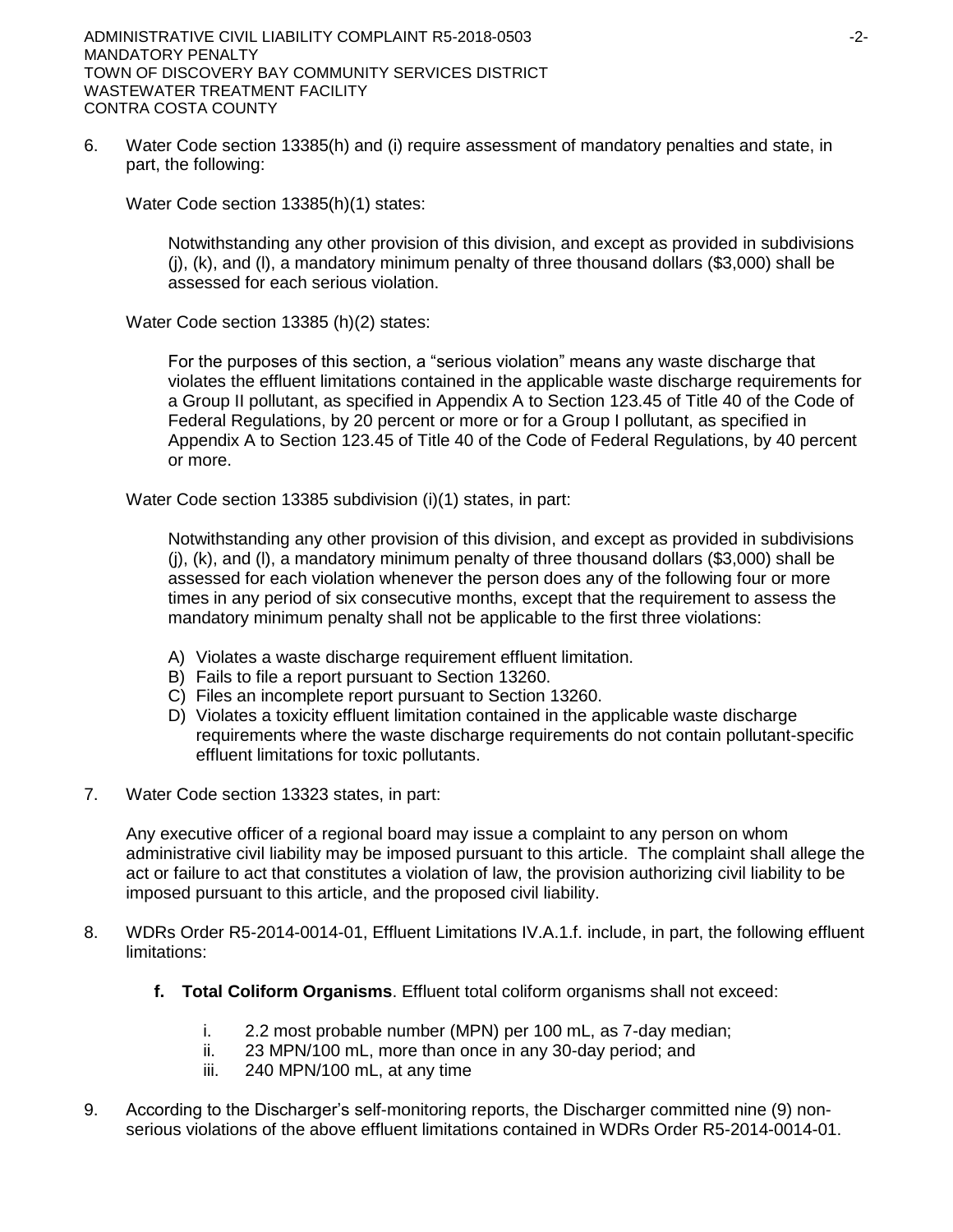All nine (9) non-serious violations are subject to mandatory penalties under Water Code section 13385 subdivision (i)(1) because these violations were preceded by three or more effluent limit violations within a 180-day period. The mandatory minimum penalty for these violations is **twenty seven thousand dollars (\$27,000)**.

- 10. The total amount of the mandatory penalties assessed for the alleged effluent limitation violations is **twenty seven thousand dollars (\$27,000)**. As stated herein, a detailed list of the alleged effluent violations is included in Attachment A. This Complaint addresses administrative civil liability for violations that are specifically identified as subject to mandatory minimum penalties in Attachment A.
- 11. On 21 December 2015, the Executive Officer designated Andrew Altevogt, Assistant Executive Officer, as the Lead Prosecution Officer for all enforcement matters originating in the Central Valley Region. The 21 December 2015 Delegation of Authority also authorizes Andrew Altevogt to issue Administrative Civil Liability Complaints.
- 12. Issuance of this Administrative Civil Liability Complaint to enforce Water Code Division 7, Chapter 5.5 is exempt from the provisions of the California Environmental Quality Act (Pub. Resources Code section 21000 et seq.), in accordance with California Code of Regulations, title 14, section 15321(a)(2).

## **THE CALIFORNIA DEPARTMENT OF CORRECTIONS AND REHABILITATION IS HEREBY GIVEN NOTICE THAT:**

- 1. The Assistant Executive Officer of the Central Valley Water Board proposes that the Discharger be assessed an Administrative Civil Liability in the amount of **twenty seven thousand dollars (\$27,000)**.
- 2. A hearing on this matter will be held at the Central Valley Water Board meeting scheduled on **31 May/1 June 2018**, unless one of the following occurs by **29 March 2018**:
	- a) Waives the hearing by completing the attached form (checking off the box next to Option 1) and returning it to the Central Valley Water Board. In addition, submits payment for the proposed civil liability of **twenty seven thousand dollars (\$27,000)** to the State Water Board with a copy of the check to the Central Valley Water Board; or
	- b) Requests to engage in settlement discussions by checking the box next to Option 2 on the attached form, and returning it to the Board along with a letter describing the issues to be discussed. The Central Valley Water Board must agree to the postponement; or
	- c) Requests to delay the hearing by checking off the box next to Option 3 on the attached form, and returning it to the Board along with a letter describing the proposed length of delay and the issues to be discussed. The Central Valley Water Board must agree to the postponement.
- 3. If a hearing on this matter is held, the Central Valley Water Board will consider whether to affirm, reject, or modify the proposed Administrative Civil Liability, or whether to refer the matter to the Attorney General for recovery of judicial civil liability.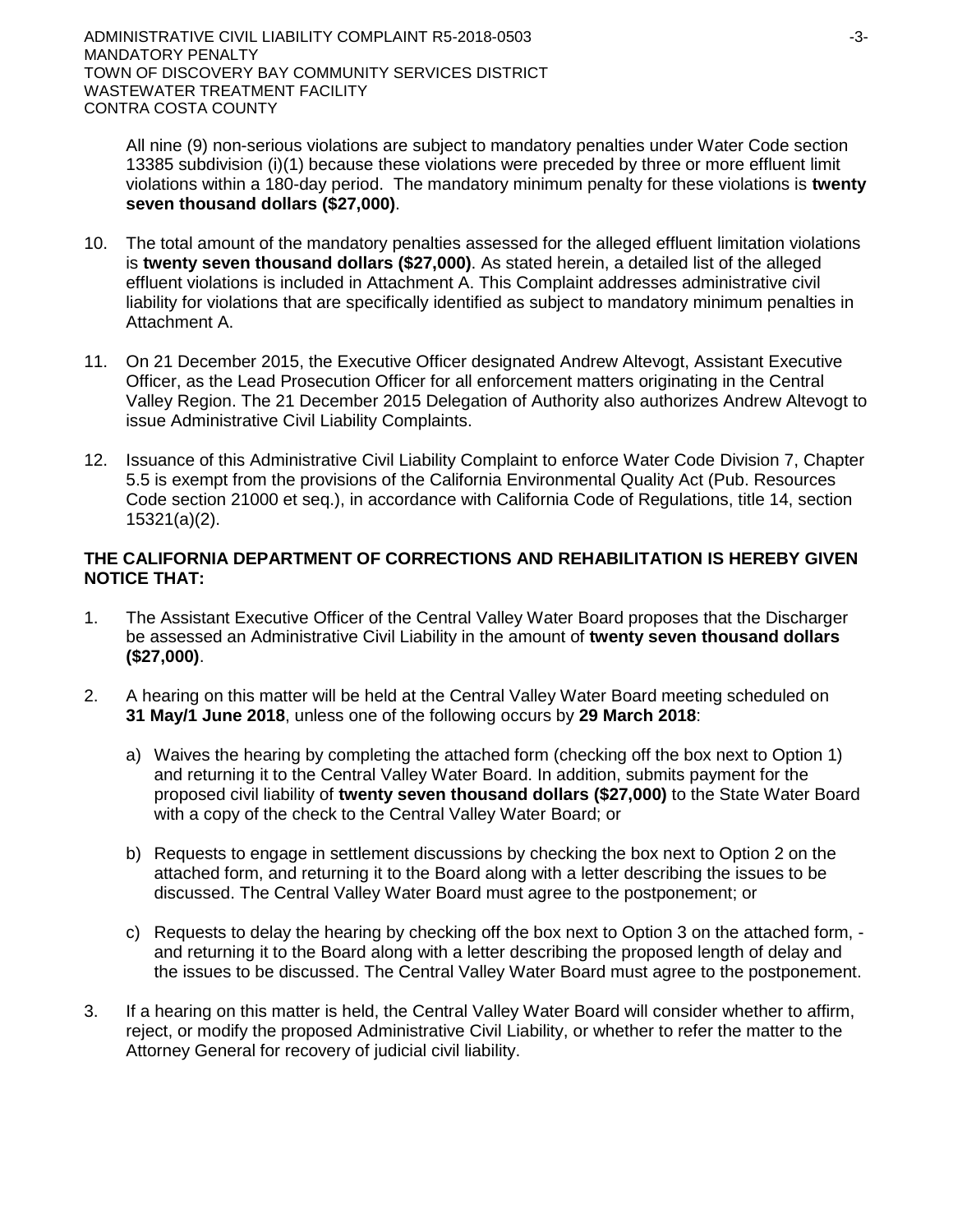ADMINISTRATIVE CIVIL LIABILITY COMPLAINT R5-2018-0503 4-4-MANDATORY PENALTY TOWN OF DISCOVERY BAY COMMUNITY SERVICES DISTRICT WASTEWATER TREATMENT FACILITY CONTRA COSTA COUNTY

4. If this matter proceeds to hearing, the Assistant Executive Officer reserves the right to amend the proposed amount of civil liability to conform to the evidence presented, including but not limited to, increasing the proposed amount to account for the costs of enforcement (including staff, legal and expert witness costs) incurred after the date of the issuance of this Complaint through completion of the hearing.

> Original Signed By ANDREW ALTEVOGT, Assistant Executive Officer

> > 5 March 2018 DATE

Attachment A: Record of Violations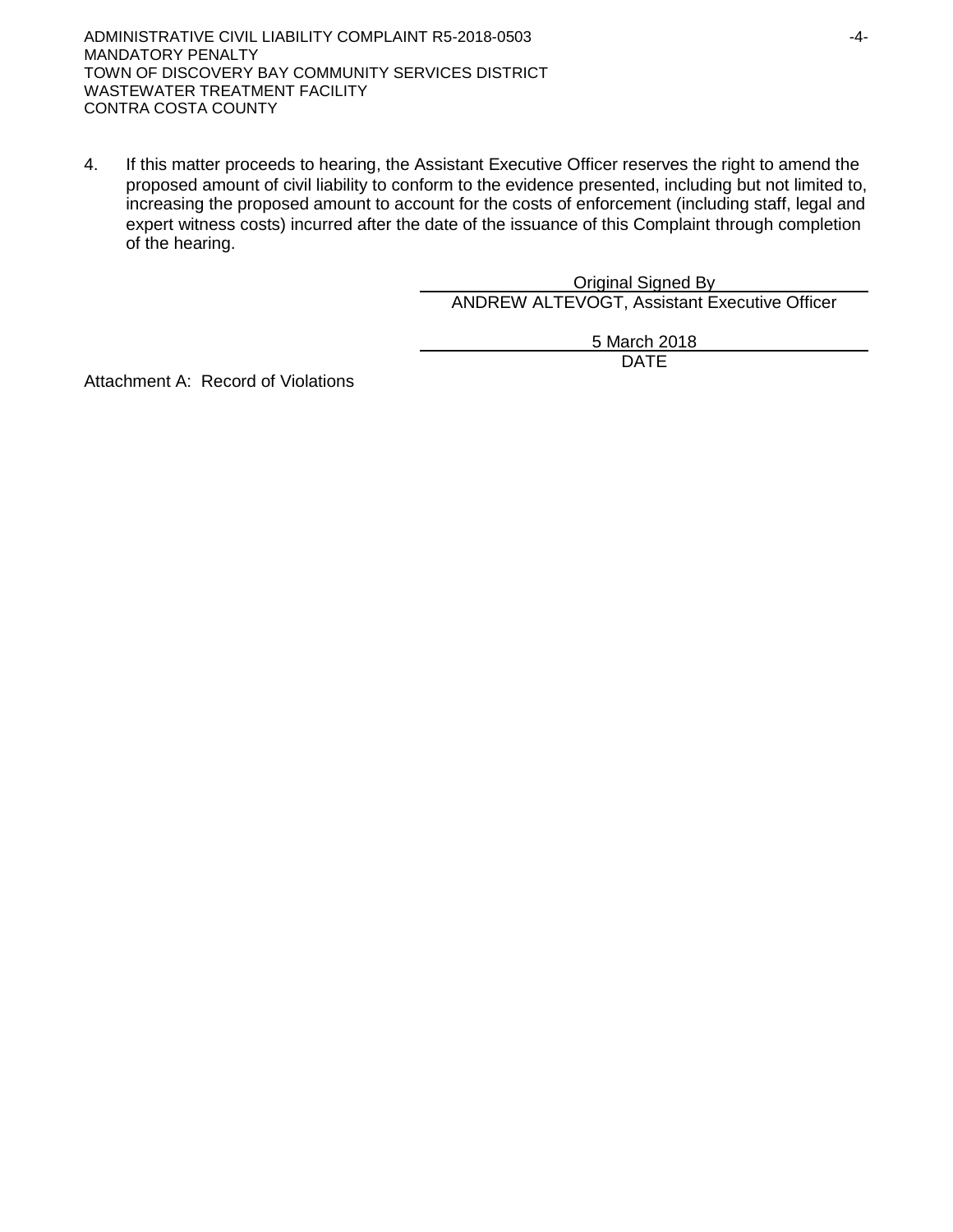#### **WAIVER FORM FOR ADMINISTRATIVE CIVIL LIABILITY COMPLAINT**

By signing this waiver, I affirm and acknowledge the following:

I am duly authorized to represent the California Department of Corrections and Rehabilitation (hereafter Discharger) in connection with Administrative Civil Liability Complaint R5-2018-0503 (hereafter Complaint). I am informed that California Water Code section 13323, subdivision (b), states that, "a hearing before the regional board shall be conducted within 90 days after the party has been served. The person who has been issued a complaint may waive the right to a hearing."

### **□** *(OPTION 1: Check here if the Discharger waives the hearing requirement and will pay in full.)*

- a. I hereby waive any right the Discharger may have to a hearing before the Central Valley Water Board.
- b. I certify that the Discharger will remit payment for the proposed civil liability in the full amount of **twenty seven thousand dollars (\$27,000)** by check that references "ACL Complaint R5-2018-0503" made payable to the *State Water Pollution Cleanup and Abatement Account*. Payment must be received by the State Water Resources Control Board, Accounting Office, Attn: ACL Payment at PO Box 1888, Sacramento, California, 95812-1888 by **29 March 2018**. The waiver and a copy of the check must be submitted to the Central Valley Water Board, Attn: Howard Hold at 11020 Sun Center Drive #200, Rancho Cordova, California, 95670 by **29 March 2018**.
- c. I understand the payment of the above amount constitutes a proposed settlement of the Complaint, and that any settlement will not become final until after a 30-day public notice and comment period. Should the Central Valley Water Board receive significant new information or comments during this comment period, the Central Valley Water Board's Assistant Executive Officer may withdraw the complaint, return payment, and issue a new complaint. I also understand that approval of the settlement will result in the Discharger having waived the right to contest the allegations in the Complaint and the imposition of civil liability.
- d. I understand that payment of the above amount is not a substitute for compliance with applicable laws and that continuing violations of the type alleged in the Complaint may subject the Discharger to further enforcement, including additional civil liability.

**□** *(OPTION 2: Check here if the Discharger waives the 90-day hearing requirement in order to engage in settlement discussions***.)** I hereby waive any right the Discharger may have to a hearing before the Central Valley Water Board within 90 days after service of the complaint, but I reserve the ability to request a hearing in the future. I certify that the Discharger will promptly engage the Central Valley Water Board Prosecution Team in settlement discussions to attempt to resolve the outstanding violation(s). By checking this box, the Discharger requests that the Central Valley Water Board delay the hearing so that the Discharger and the Prosecution Team can discuss settlement. It remains within the discretion of the Central Valley Water Board to agree to delay the hearing. Any proposed settlement is subject to the conditions described above under "Option 1."

**□** *(OPTION 3: Check here if the Discharger waives the 90-day hearing requirement in order to extend the hearing date and/or hearing deadlines. Attach a separate sheet with the amount of additional time requested and the rationale.)* I hereby waive any right the Discharger may have to a hearing before the Central Valley Water Board within 90 days after service of the complaint. By checking this box, the Discharger requests that the Central Valley Water Board delay the hearing and/or hearing deadlines so that the Discharger may have additional time to prepare for the hearing. It remains within the discretion of the Central Valley Water Board to approve the extension.

(Print Name and Title)

(Signature)

(Date)